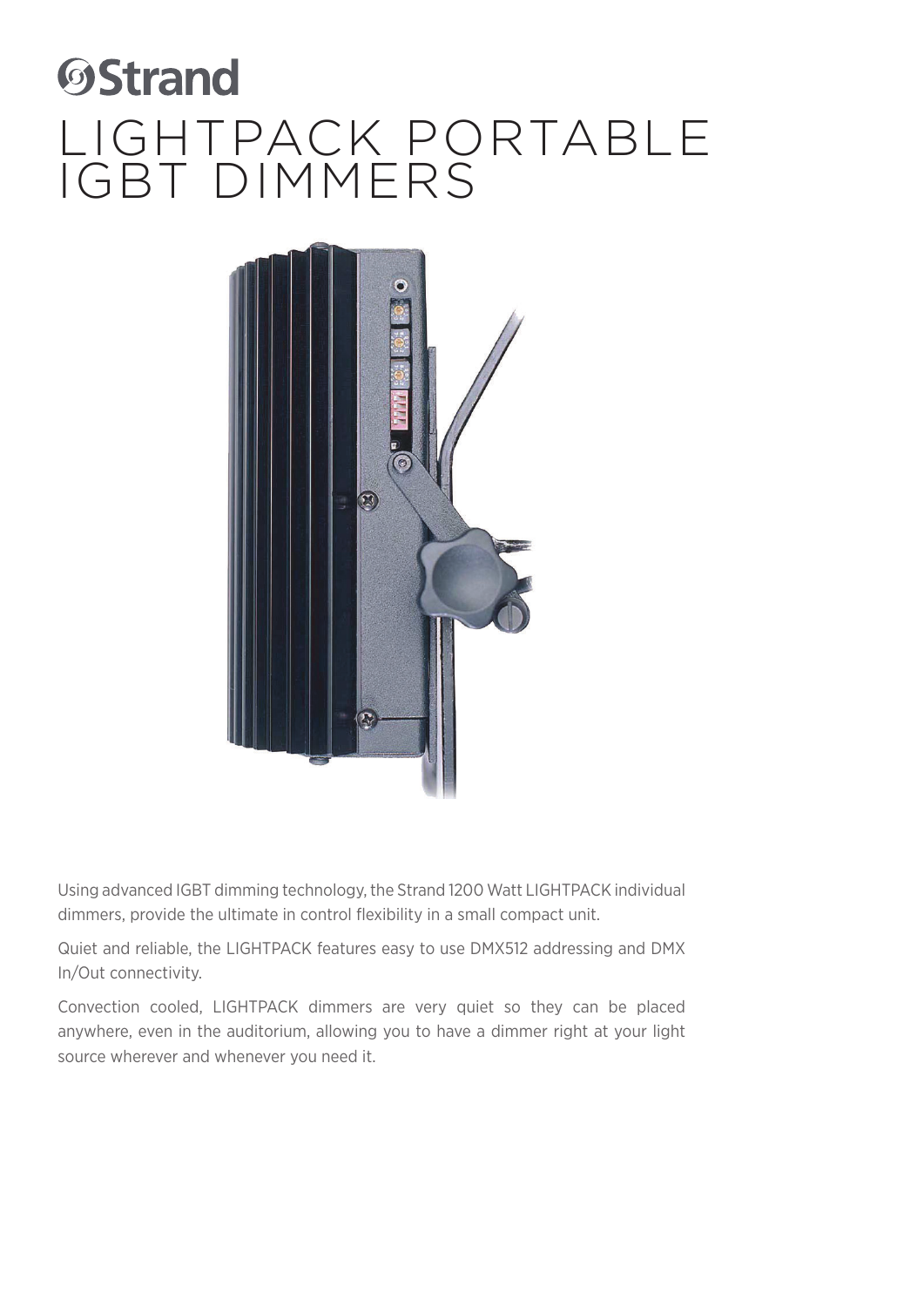#### **FEATURES**

- Quiet IGBT Dimming Technology user-selectable dimming or non-dim modes
- Less than 1.5V insertion loss
- 1200W dimmers for 120V or 230V applications
- Fully short-circuit, thermal and overload protection
- DMX512 In/Out
- Local control for easy set up
- 450μs or 800μs transition time (user selectable)
- Forward or reverse phase operation rated to control any dimmable load such as incandescent, fl uorescent, or general inductive (FPC only)
- Integrates with all Strand Dimming Systems
- Nine built-in, preprogrammed dimmer effects bounce up, bounce down, bump, sawtooth, blink on, blink off, strobe, flame flicker and bell curve
- Optional wall, yoke, and pipe mounts (all mounts are sold separately)
- UL, cUL listed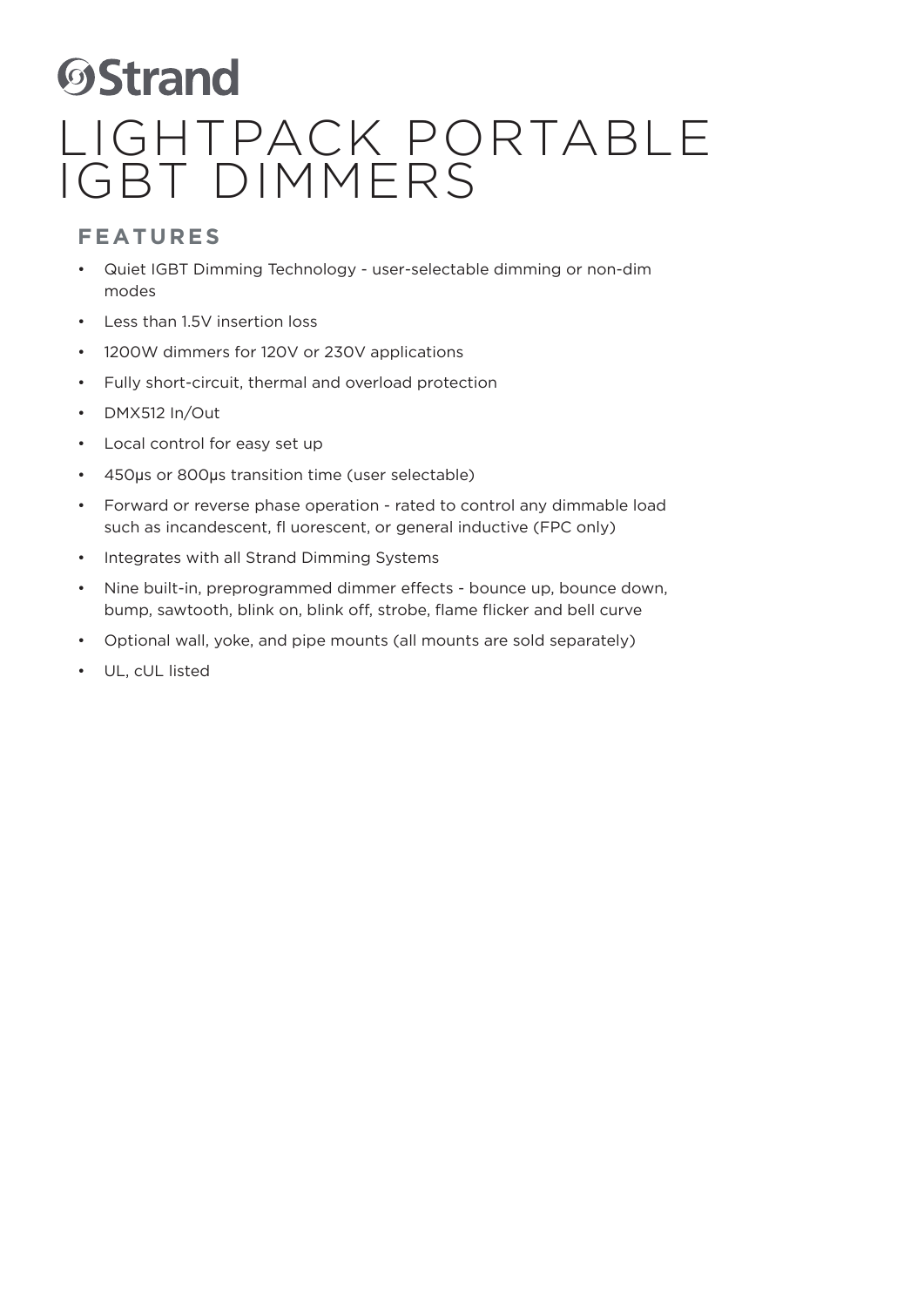| <b>POWER</b>                       |                                                                                                                                                                |                                                                                                                            |                             |  |
|------------------------------------|----------------------------------------------------------------------------------------------------------------------------------------------------------------|----------------------------------------------------------------------------------------------------------------------------|-----------------------------|--|
|                                    | <b>Supply</b>                                                                                                                                                  | 120 or 230 VAC                                                                                                             |                             |  |
|                                    | <b>Rise time</b>                                                                                                                                               | 450µs or 800µs (user selectable)                                                                                           |                             |  |
|                                    | 50 / 60 Hz<br><b>Frequency</b>                                                                                                                                 |                                                                                                                            |                             |  |
| <b>DIMMING</b>                     |                                                                                                                                                                |                                                                                                                            |                             |  |
|                                    | Min. 1W / Max. 1200W<br>Load                                                                                                                                   |                                                                                                                            |                             |  |
|                                    | <b>Phase control</b><br>Reverse or forward phase control - rated to control any dimmable<br>load - incandescent, fl uorescent, or general inductive (FPC only) |                                                                                                                            |                             |  |
|                                    | <b>Operating modes</b>                                                                                                                                         | Dimming or Non-Dim                                                                                                         |                             |  |
|                                    | <b>Built-in effects modes</b>                                                                                                                                  | 9 (bounce up, bounce down, bump, sawtooth, blink on, blink<br>off, strobe, flame flicker and bell curve - user selectable) |                             |  |
|                                    | <b>Circuit protection</b>                                                                                                                                      | Short circuit / thermal / overload                                                                                         |                             |  |
| <b>CONNECTIONS</b>                 |                                                                                                                                                                |                                                                                                                            |                             |  |
|                                    | <b>DMX512</b>                                                                                                                                                  | In / Out (thru)                                                                                                            |                             |  |
| <b>ENVIRONMENT</b>                 |                                                                                                                                                                | $\circ$ C                                                                                                                  | $\circ$ F                   |  |
|                                    | <b>Operating temperature</b>                                                                                                                                   | $O - 5O$                                                                                                                   | 32-122                      |  |
|                                    | <b>Humidity</b>                                                                                                                                                | 5-95% non-condensing                                                                                                       |                             |  |
| <b>PHYSICALS</b>                   |                                                                                                                                                                |                                                                                                                            |                             |  |
|                                    | Color                                                                                                                                                          | <b>Black</b>                                                                                                               |                             |  |
| <b>Construction</b>                |                                                                                                                                                                | Formed steel assembly                                                                                                      |                             |  |
| <b>WEIGHT</b>                      |                                                                                                                                                                | kg                                                                                                                         | $\mathsf{I} \mathsf{b}$     |  |
|                                    |                                                                                                                                                                | 1.02                                                                                                                       | 2.25                        |  |
| <b>DIMENSIONS</b>                  |                                                                                                                                                                | m <sub>m</sub>                                                                                                             | in.                         |  |
|                                    | $(H \times W \times D)$                                                                                                                                        | $173 \times 114 \times 81$                                                                                                 | $6.8 \times 4.5 \times 3.2$ |  |
| <b>WARRANTY &amp; APPROBATIONS</b> |                                                                                                                                                                |                                                                                                                            |                             |  |
|                                    | Warranty                                                                                                                                                       | 2 years                                                                                                                    |                             |  |
|                                    | Approvals / listings                                                                                                                                           | UL, cUL listed                                                                                                             |                             |  |